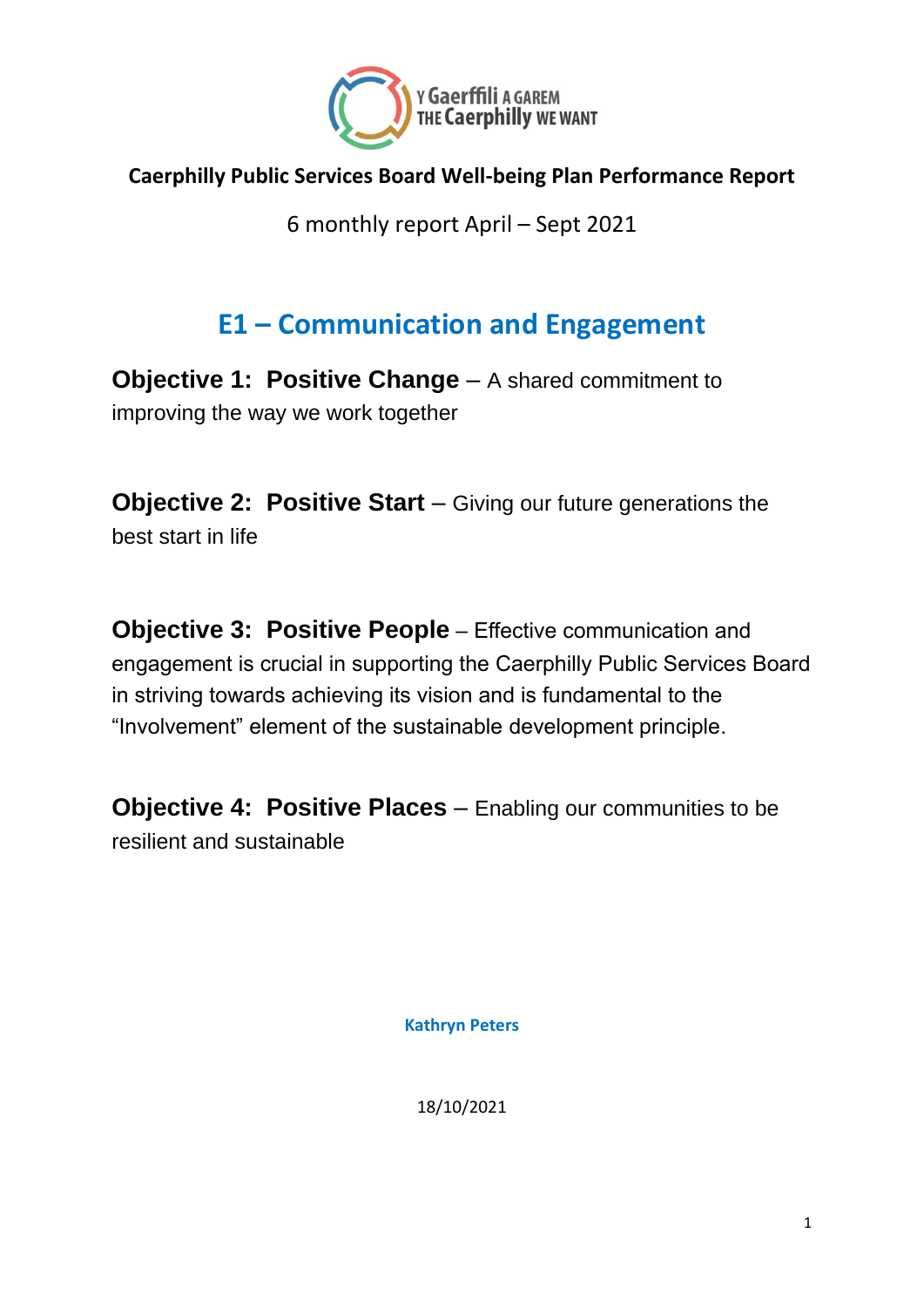

## **Performance Levels**

| Performance measures where identifiable                  | Is there a risk<br>this will not<br>be achieved?         |
|----------------------------------------------------------|----------------------------------------------------------|
| $E1.1 - Use$ of the Caerphilly PSB social media identity | Yes-Gwent<br>PSB identity<br>will now take<br>precedence |
| E1.2 – Use of the Caerphilly PSB website                 | Not able to<br>record visitor<br>numbers                 |

| <b>Quantifiable measures</b>                                              | Is there a risk<br>this will not<br>be achieved? |
|---------------------------------------------------------------------------|--------------------------------------------------|
| The Caerphilly Communications and Engagement Group has disbanded in       | Will report to                                   |
| favour of a regional Communications and Engagement Group to take          | the Gwent                                        |
| forward the work of the Gwent PSB. The group is currently chaired and     | PSB in time.                                     |
| supported by CCBC officers.                                               | However, the                                     |
|                                                                           | PMF is yet to                                    |
| The group is supporting the regional engagement activity to feed into the | be set and so                                    |
| local assessment of well-being by May 2022.                               | updates will                                     |
|                                                                           | continue to                                      |
|                                                                           | be provided to                                   |
|                                                                           | the Caerphilly                                   |
|                                                                           | LDG on                                           |
|                                                                           | regional work.                                   |

### **Evidence**

| <b>Priority</b>                         | Comment                                        |
|-----------------------------------------|------------------------------------------------|
| Merge the work of the Caerphilly PSB in | Local engagement work is still being delivered |
| terms of communication and              | by CCBC officers but working under regionally  |
| engagement into the work of the         | agreed frameworks.                             |
| Gwent PSB                               |                                                |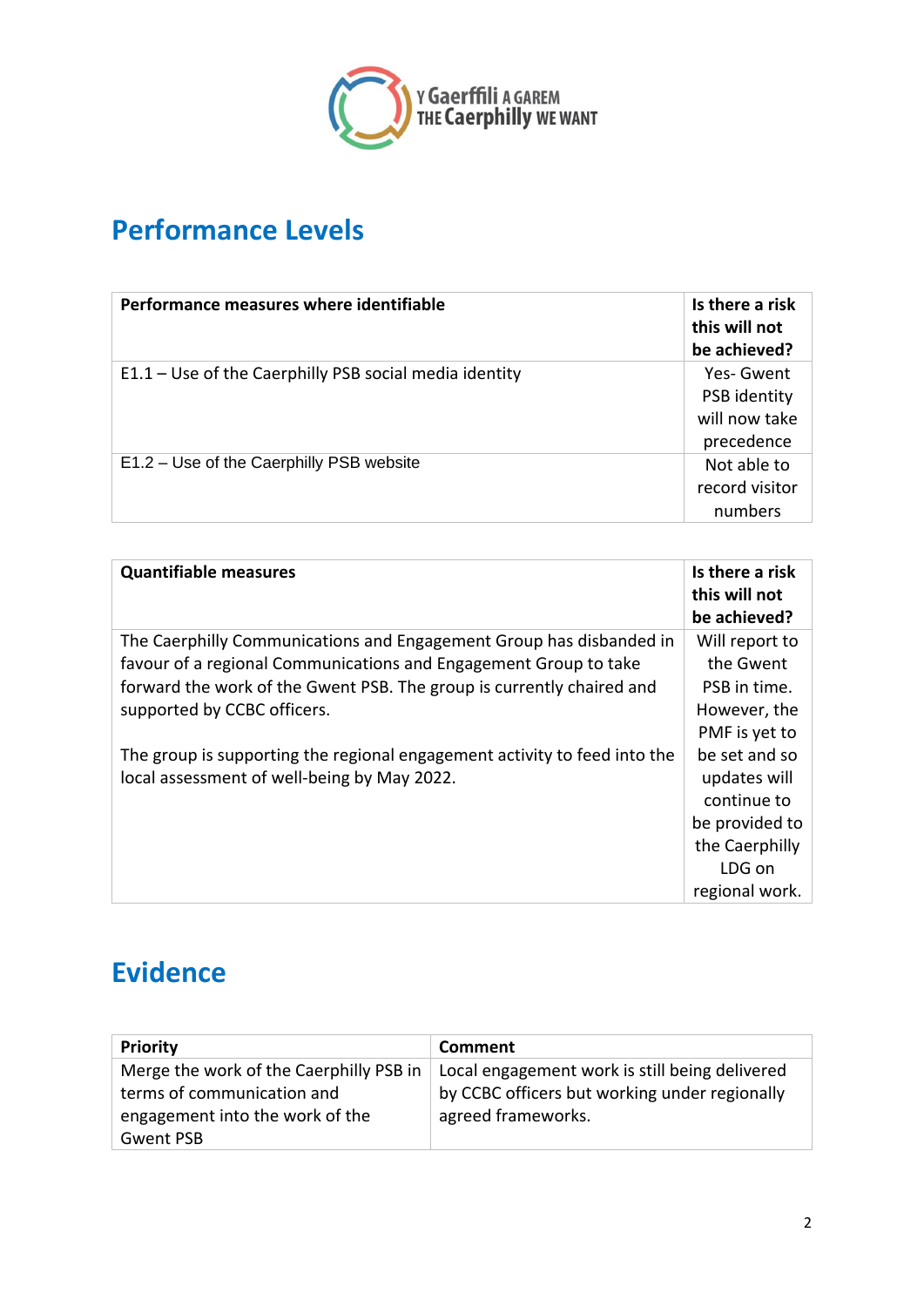

| Website is live and published. Now hosting the<br>Gwent PSB member profiles and meeting<br>papers. In time it will host the local assessment<br>of well-being, well-being plan and performance<br>reports for Gwent level projects. The Caerphilly<br>PSB website will host local performance reports<br>until 2023. |
|----------------------------------------------------------------------------------------------------------------------------------------------------------------------------------------------------------------------------------------------------------------------------------------------------------------------|
| Caerphilly PSB website will reflect the work of<br>the Caerphilly- Local Delivery Group                                                                                                                                                                                                                              |
| Engagement exercise ran on-line from mid-<br>August to end of September. Local engagement<br>events in each of the 5 community planning<br>areas, session with Youth Forum and 50+ forum<br>and one primary school. Dedicated session<br>offered with Town and Community Councils<br>27 <sup>th</sup> October.       |
| Output from the local and regional engagement<br>exercises to be drafted into the consultation<br>local assessment of well-being in time for the<br>December 7 <sup>th</sup> PSB.                                                                                                                                    |
|                                                                                                                                                                                                                                                                                                                      |

# **Key Tasks**

| <b>Ref</b>   | Task                                                            | <b>Progress</b>                                                          |
|--------------|-----------------------------------------------------------------|--------------------------------------------------------------------------|
| A            | Develop a meaningful long-term<br>engagement and communications | Engagement Strategy in place                                             |
|              | strategy                                                        | <b>Branding Guidelines in place</b>                                      |
|              |                                                                 | Social media guidelines in place                                         |
|              |                                                                 | Website updated to meet accessibility standards                          |
| <sub>R</sub> | <b>Identify, Map and Develop</b>                                | Going forward engagement activity will be                                |
|              | communication and engagement<br>opportunities                   | planned at a reginal level and delivered locally.                        |
| $\mathsf{C}$ | Jointly communicate the positive<br>messages about the county   | • Progress is slow. The role responsibility is<br>shared by all partners |
|              | borough                                                         | • Despite the repeated request to partners to                            |
|              |                                                                 | use the Caerphilly PSB identity and branding in                          |
|              |                                                                 | all partnership activity, and the request to                             |
|              |                                                                 | board members to champion its use in their                               |